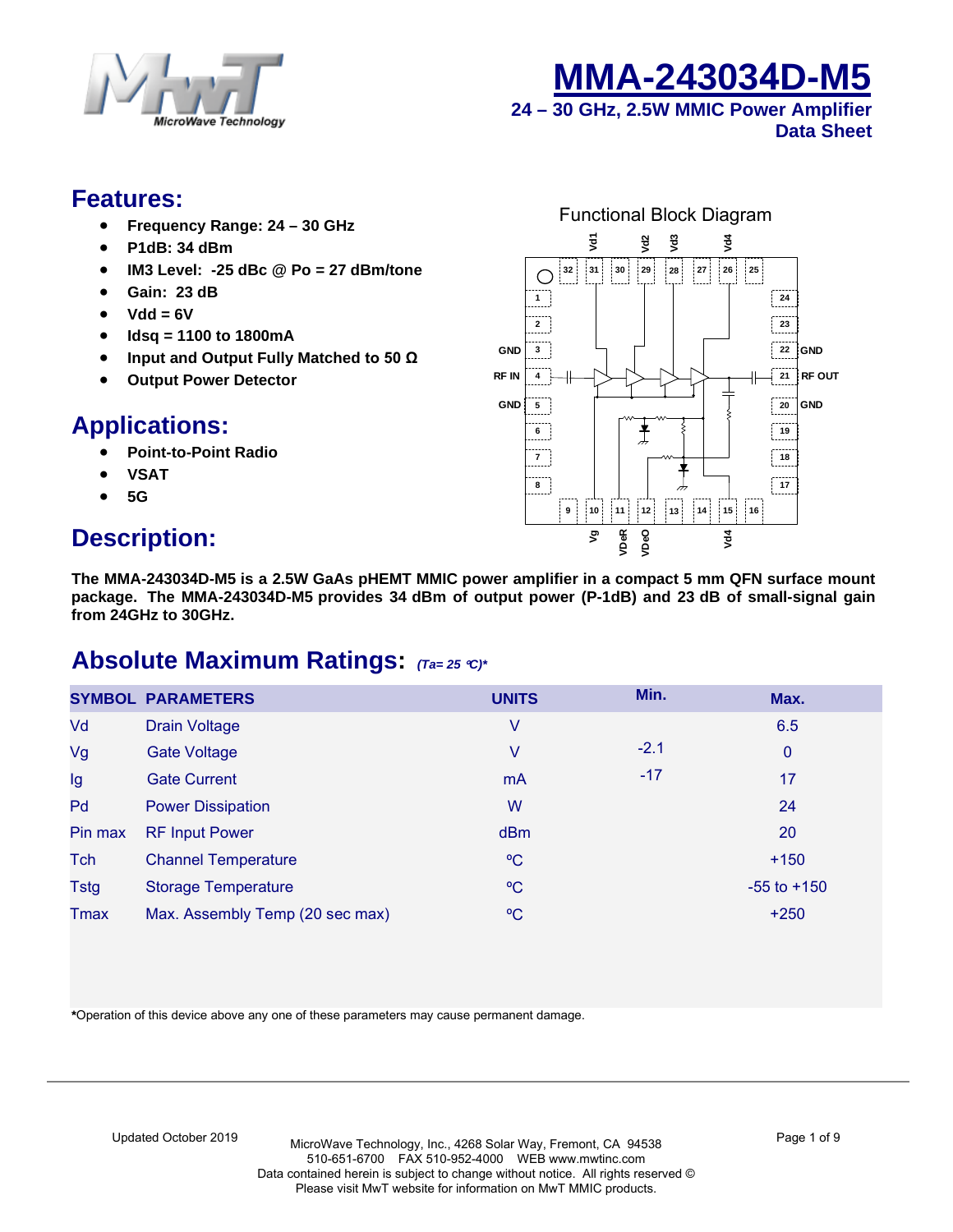



### **Electrical Specifications: Vd = 6V, Idq = 1600mA, Ta = 25** °**C, Zo = 50 ohm**

| <b>Parameter</b>                   | <b>Units</b>   | <b>Typical Data</b> |
|------------------------------------|----------------|---------------------|
| <b>Frequency Range</b>             | <b>GHz</b>     | $24 - 30$           |
| Gain                               | dB             | 23                  |
| <b>Gain Flatness</b>               | $+/-dB$        | 2                   |
| <b>Input Return Loss</b>           | d <sub>B</sub> | 8                   |
| <b>Output Return Loss</b>          | dB             | 10                  |
| <b>VdeR</b>                        | V              | 0.9                 |
| VdeO @28GHz, @ Po = $+20$ dBm      | V              | 0.82                |
| $@ Po = +33dBm$                    | V              | 0.0                 |
| <b>Output P1dB</b>                 | dBm            | 34                  |
| <b>Output P3dB</b>                 | dBm            | 34.5                |
| IM3 Level $(1)$                    | dBc            | $-25$               |
| <b>Thermal Resistance</b>          | °C/W           | 3.8                 |
| <b>Total Drain Current at P1dB</b> | m <sub>A</sub> | 2100                |

(1) Output IP3 is measured with two tones at output power of 27 dBm/tone separated by 20 MHz.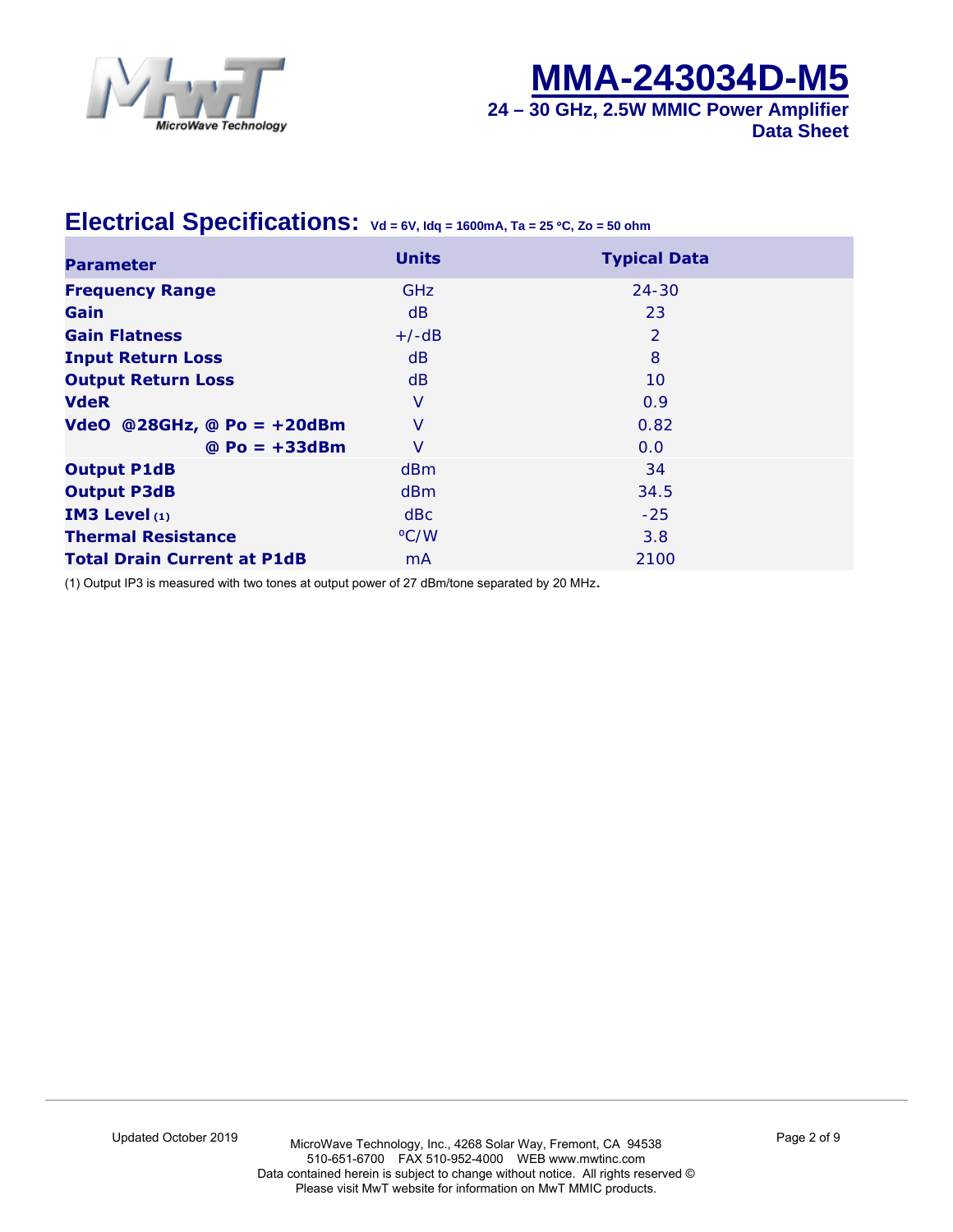



**Data Sheet**

### **Typical RF Performance: Vd = 6V, Idq = 1600mA, Vg = -0.85V typical, Zo = 50 ohm**

### **Small Signal Gain vs. Frequency**



**Input Return Loss vs. Frequency**



**Output Return Loss vs. Frequency**

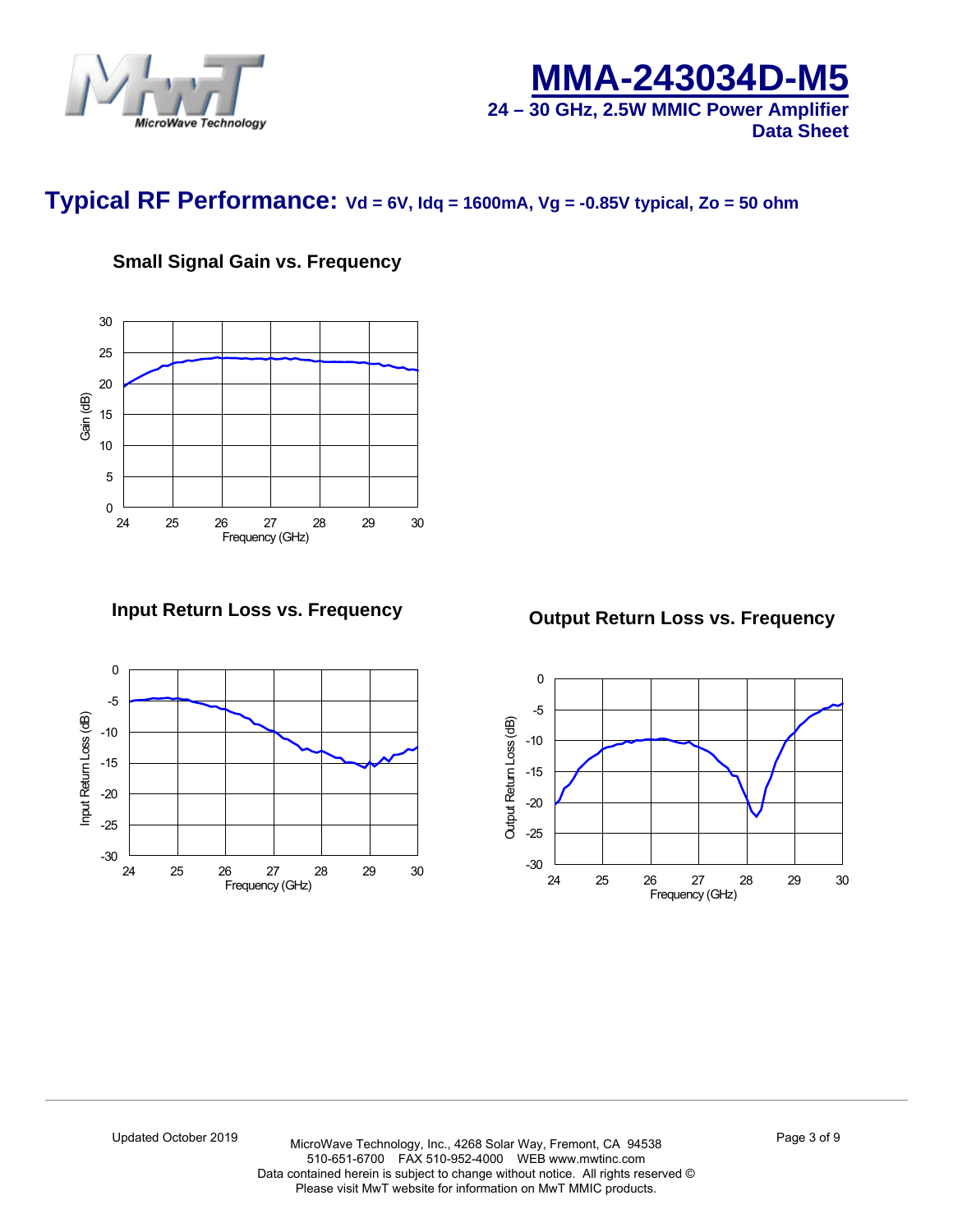





### Output Power **Detector Output vs. Ouput Power**

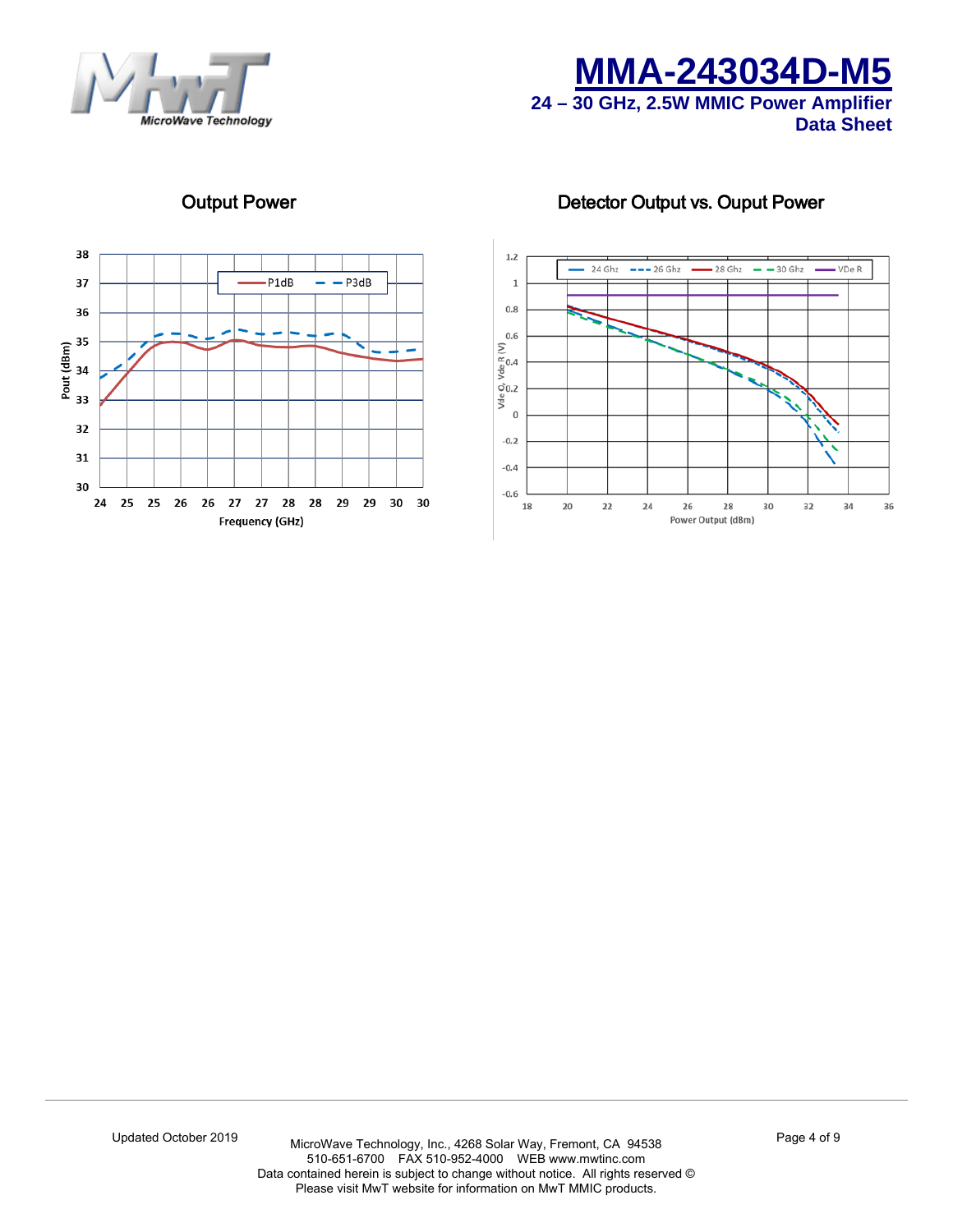



# **Package Pin Designations:**

Pin #1 Dot



| Pin                            | <b>Description</b> |
|--------------------------------|--------------------|
| 4                              | <b>RF Input</b>    |
| 21                             | <b>RF Output</b>   |
| 10                             | Vg                 |
| 31                             | Vd1                |
| 29                             | Vd <sub>2</sub>    |
| 28                             | Vd <sub>3</sub>    |
| 15, 26                         | Vd4                |
| 11                             | <b>VdeR</b>        |
| 12                             | <b>VdeO</b>        |
| 1, 3, 5, 8, 9, 16, 17, 20, 22, | <b>Ground</b>      |
| 24, 25, 32, 33                 |                    |
| 2, 6, 7, 11, 12, 13, 14, 18,   | N/C                |
| 19, 23, 27, 30                 |                    |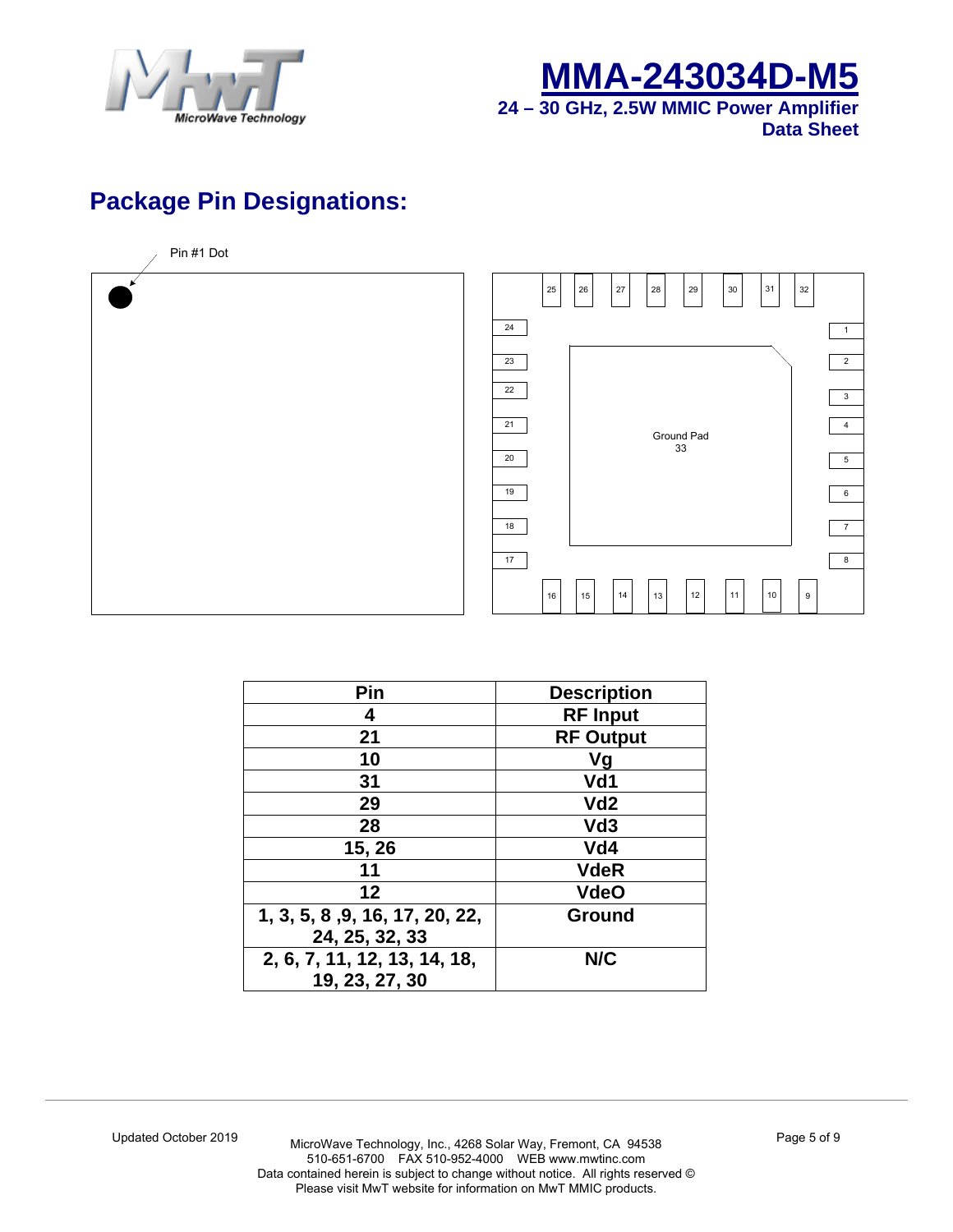



# **Mechanical Drawing**

The package is a 32-Lead 5x5mm air-cavity QFN package that is compatible with industry standard surface mount PCB assembly processes.



The units are in [mm].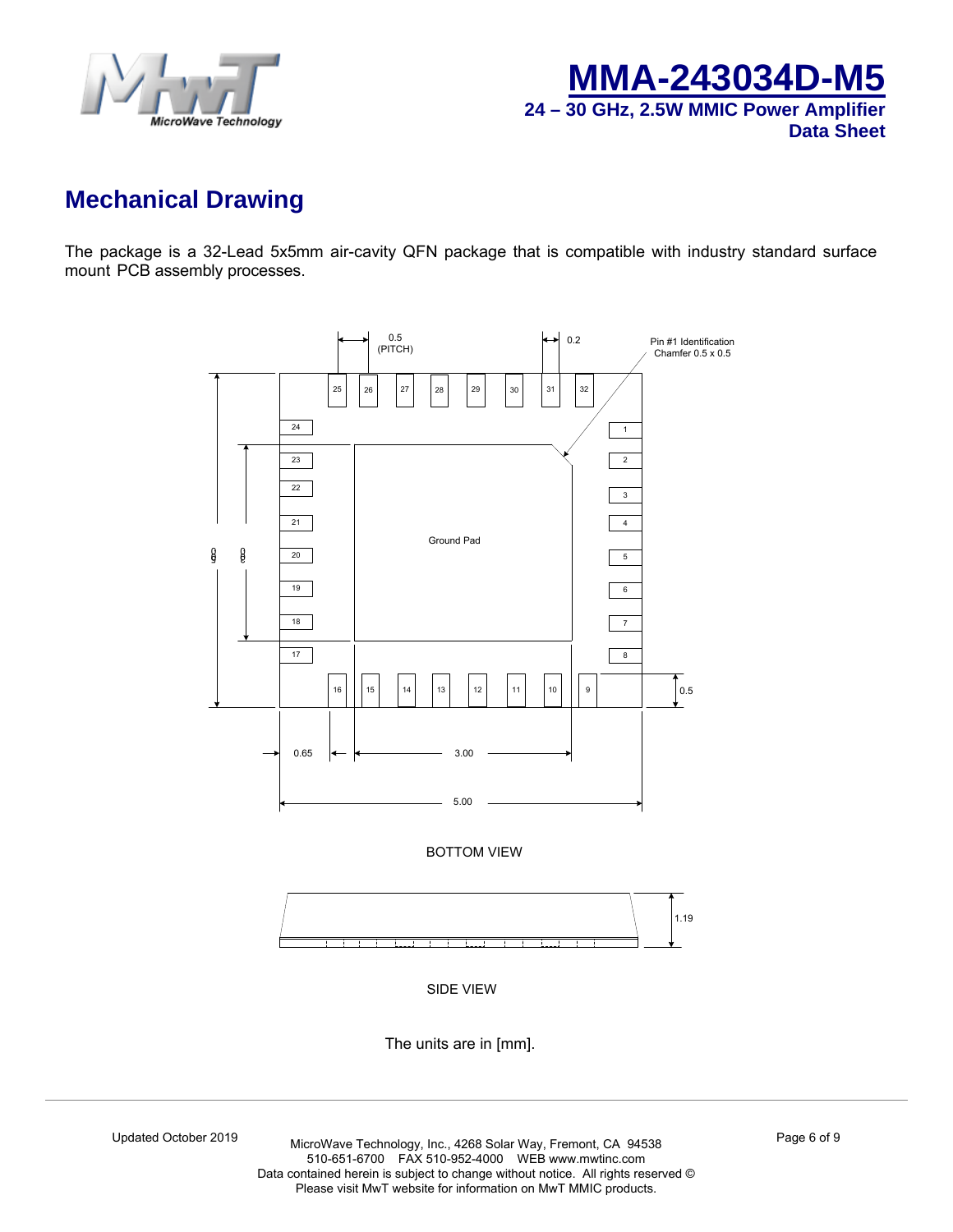



# **Sample Application Circuit:**



Updated October 2019 MicroWave Technology, Inc., 4268 Solar Way, Fremont, CA 94538 510-651-6[700 FAX 510-952](http://www.mwtinc.com/)-4000 WEB www.mwtinc.com Data contained herein is subject to change without notice. All rights reserved © Please visit MwT website for information on MwT MMIC products.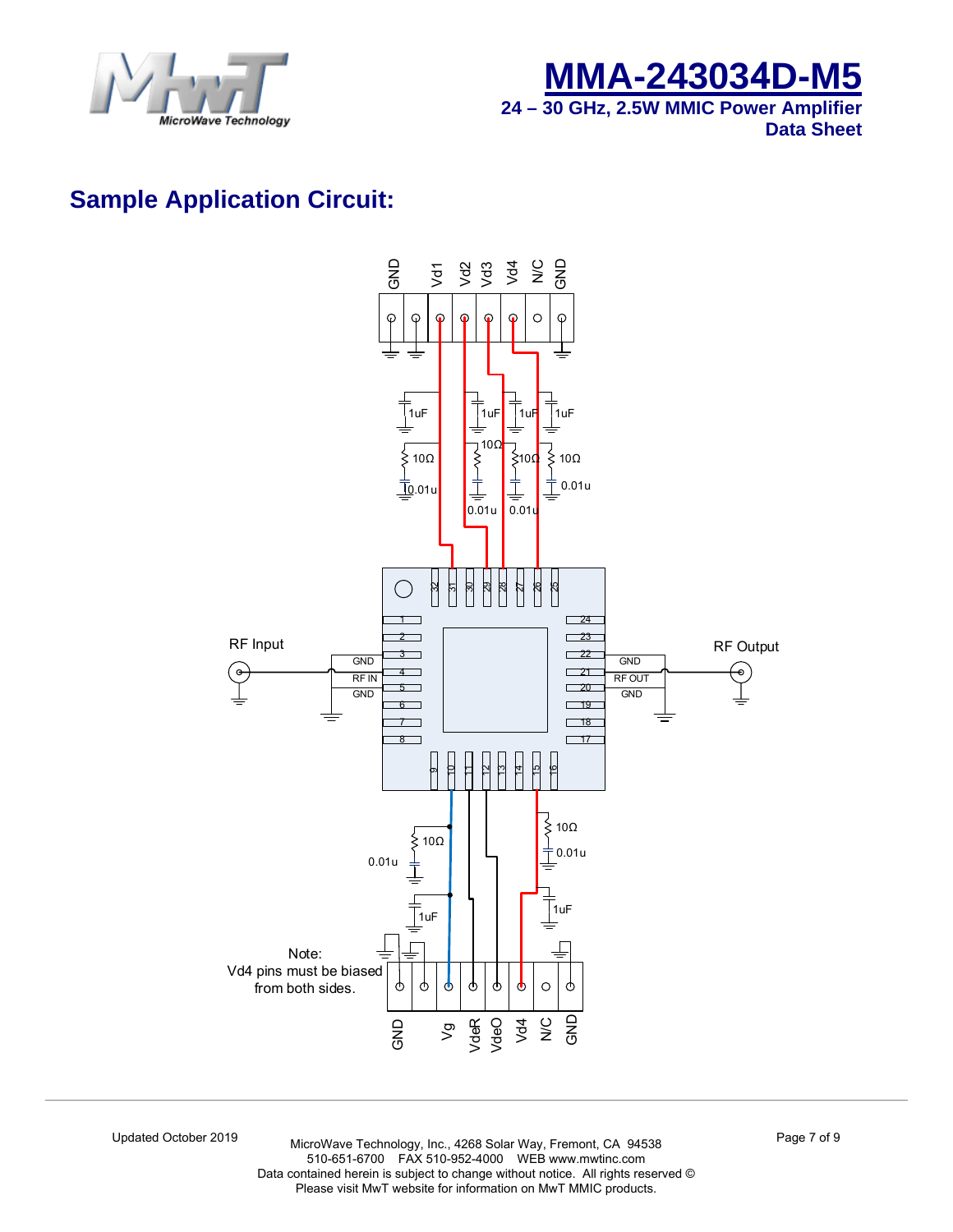



# **Sample Application Board Design**



| Part                      | <b>Description</b>                                                                                                  |
|---------------------------|---------------------------------------------------------------------------------------------------------------------|
| C1, C2, C3, C4, C5, C6    | 1uF capacitor (0603)                                                                                                |
| C7, C8, C9, C10, C11, C12 | 0.01uF Capacitor (0402)                                                                                             |
| R1, R2, R3, R4, R5, R6    | $10\Omega$ Resistor (0402)                                                                                          |
| <b>Board Material</b>     | Rogers RO4350B,<br><b>10 Mil Dielectric Thickness</b><br>1/2 oz. Copper Cladding,<br><b>Copper-Filled Via Holes</b> |